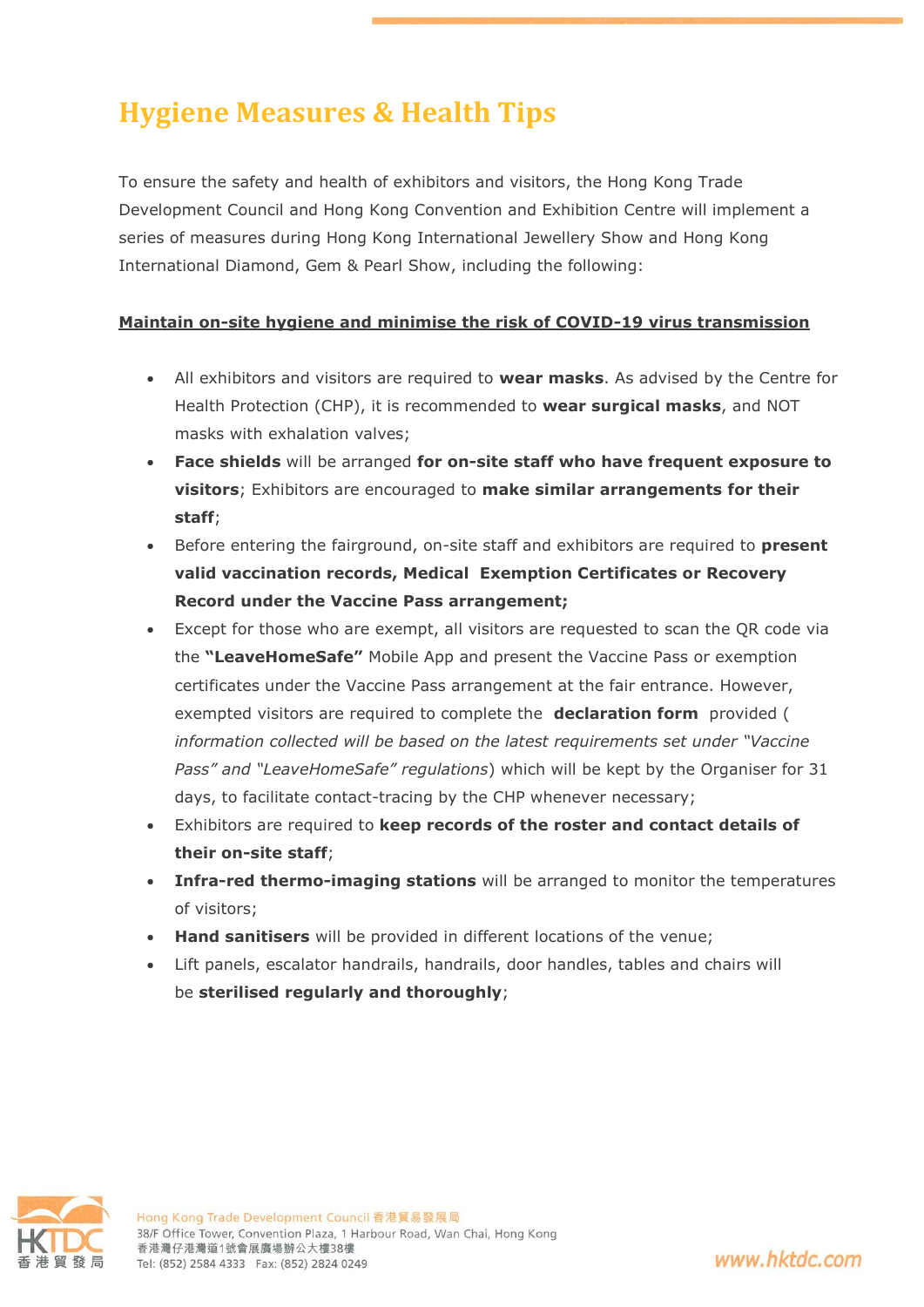- **Cleaning and disinfection of the venue will be stepped up**,including exhibition hall aisles, exhibitor booths, restrooms and other on-site facilities;
- Visitors will be required to **practice social distancing** when queuing inside the venue, according to the floor markers;
- **Fresh air circulation will be improved** to enhance venue ventilation;
- **Advisory notices** on health measures will be displayed at prominent locations in the venue and **personal health tips** will be posted on the fair websites;
- **Health Ambassadors** will be stationed at the venue to provide advice to visitors. And there will be staff deployed to ensure the compliance of health measures by exhibitors and visitors;
- Exhibitors are encouraged to practice measures that minimise the exchange of cash, close contact between staff and visitors and large gatherings of people. There will be **no paper tickets for sale** nor ticketing office at the fairground. Visitors can **pay directly by Octopus card for admission at major hall entrances (No Octopus card top-up service will be available at the fairground)**.

## **No eating or drinking at the fairground**

- Eating or drinking, including sample tasting, are not allowed at the fairground (including booth areas). Visitors cannot consume any food or drinks at the venue.
- Catering service will be provided at designated places at the Hong Kong Convention & Exhibition Centre.
- All food and beverages sold on-site must be sealed-packed. Free tasting is also prohibited.

## **Personal health tips**

- Perform hand hygiene frequently, especially before touching the mouth, nose or eyes; after touching public installations such as handrails or doorknobs; or when hands are contaminated by respiratory secretion after coughing or sneezing;
- If you have a fever or respiratory symptoms, do not enter the fairground and do seek medical advice promptly;



www.hktdc.com